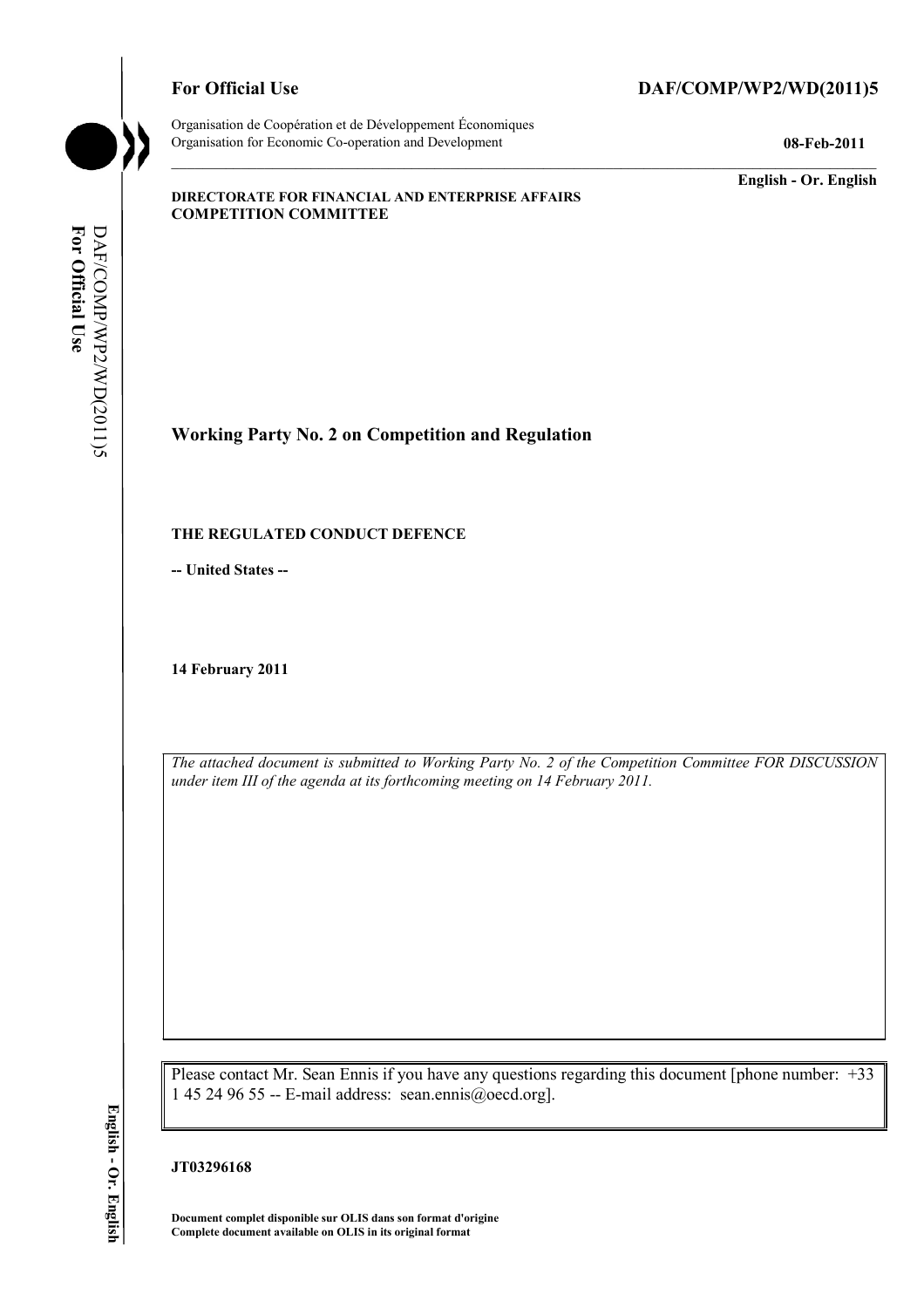1. This submission responds to the chair's letter of December 17 calling for submissions for the Roundtable on the Regulated Conduct Defense. The submission discusses express statutory immunities from the U.S. antitrust laws, with examples of how such immunities apply in particular sectors, implied statutory immunities, along with state action and federalism issues, and the role of the Antitrust Division of the U.S. Department of Justice ("Division") and the Federal Trade Commission ("FTC"), (collectively, "the agencies") in addressing competition issues that arise as a result of these immunities.

# **1. Introduction**

 $\overline{a}$ 

 regulations, or regulation of the prices and practices of utilities and other providers of critical services. 2. There is no general "regulated conduct" defense in U.S. antitrust law. The antitrust laws – which the Supreme Court has called "the Magna Carta of free enterprise"<sup>1</sup> – generally apply to interstate commerce or any activity affecting interstate commerce, whether or not the conduct at issue is subject to state or federal regulation. The Supreme Court consistently has held that the mere existence of regulation does not give rise to antitrust immunity. In most contexts, regulation serves goals that Congress has determined are distinct from, but not inconsistent with, the competition standards of the antitrust laws. For example, Congress may, without displacing the antitrust laws, provide for environmental and safety Congress may also enact legislation that promotes activity that the antitrust laws neither prohibit nor require.

 expressly or by implication. The nature and extent of such exemptions or immunities is a policy decision by the antitrust laws should be permitted or required to further non-antitrust goals, or that competition 3. Some regulatory statutes, however, do displace the antitrust laws to a limited extent, either made by Congress; the role of the courts is to interpret the relevant statutes. Congress may provide an express statutory exemption when it determines that specific anticompetitive conduct otherwise prohibited should be "balanced" with other factors that can best be evaluated by a specialized regulatory agency. Even absent express statutory exemptions, the Supreme Court has held, in limited situations, regulatory statutes may be construed as intended by Congress to create implied exemptions from the antitrust laws to the extent necessary to avoid conflict with a regulatory scheme. In addition, relying on "principles of federalism and state sovereignty," the Supreme Court has long held that the Sherman Act does not apply to "anticompetitive restraints imposed by the States 'as an act of government.'"<sup>2</sup>

 is based on federalism concerns and distinct from immunities based solely on federal law. In each of these 4. This submission first discusses express immunity from the antitrust laws, using examples from statutes that apply to the U.S. ocean shipping, railroad, and civil aviation sectors. It then summarizes the principles the Supreme Court has articulated to govern implied immunity and discusses the Court's most recent decisions applying those principles. The submission next describes the state action doctrine, which areas, the basic legal principles are well established. The application of those principles to particular fact patterns and allegations involving a range of complex regulatory schemes, however, is a subject of much litigation and debate. Of course, the conclusion that particular conduct is not immune or exempt from the antitrust laws does not mean that it violates the antitrust laws. If there is no immunity, established antitrust standards apply. Regulation, however, remains a relevant part of the fact pattern in determining whether a violation has occurred, and must be taken into account in fashioning or modifying injunctive relief.

5. The submission concludes with examples of how the agencies, through competition advocacy and participation in regulatory proceedings, seek to ensure that government regulators properly analyze

<sup>1</sup> Verizon Communications Inc. v. Law Offices of Curtis V. Trinko, LLP, 540 U.S. 398, 415 (2004) (quoting United States v. Topco Associates, Inc., 405 U.S. 596, 610 (1972)).

<sup>&</sup>lt;sup>2</sup> City of Columbia v. Omni Outdoor Advertising, Inc., 499 U.S. 365, 370 (1991) (quoting Parker v. Brown, 317 U. S. 341, 352 (1943)).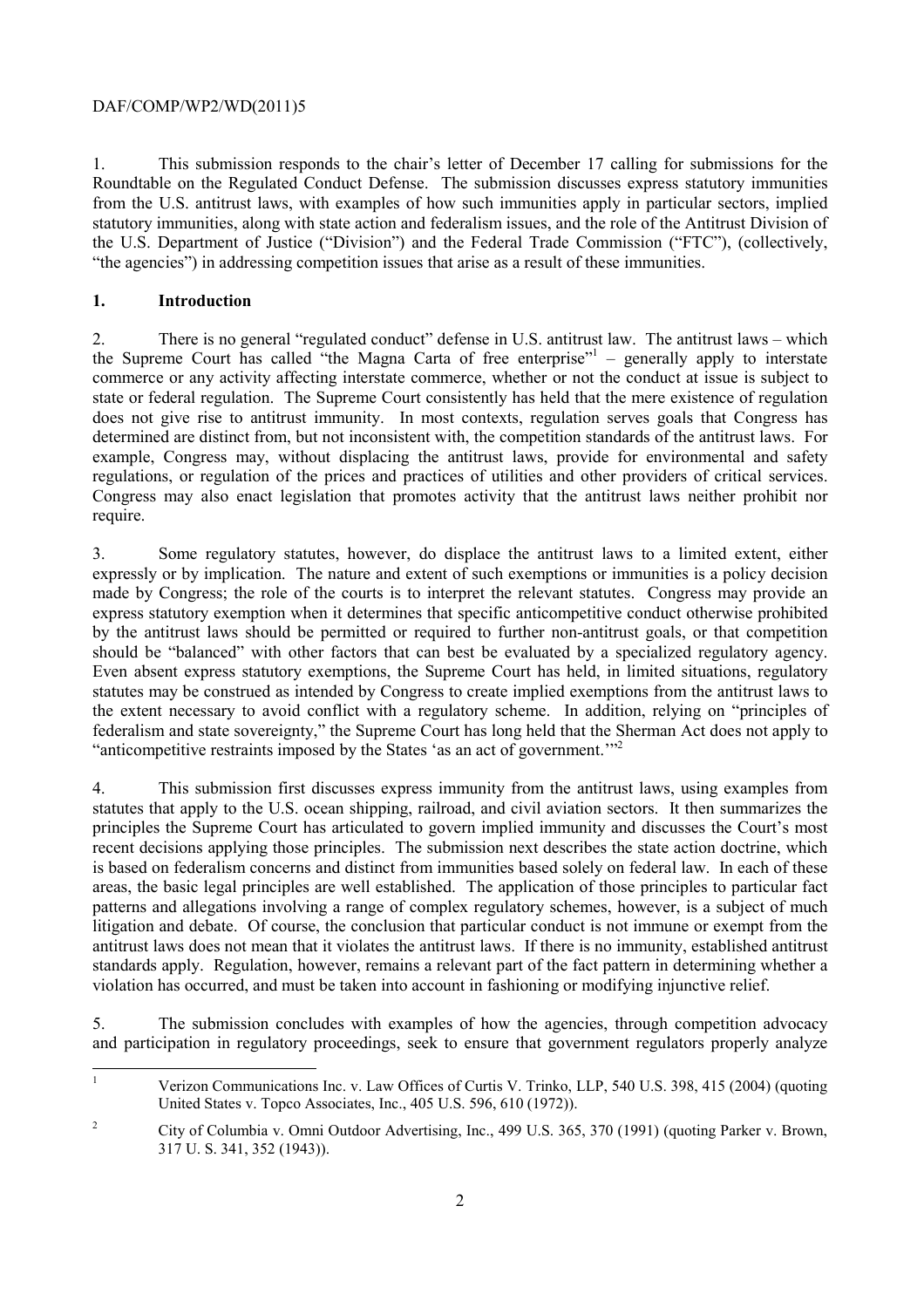and weigh competition in carrying out their responsibilities to execute and enforce regulatory statutes through rulemaking and adjudication.

# **2. Examples of express statutory immunities**

full application of the federal antitrust laws in certain regulated sectors.<sup>3</sup> Some of these exemptions have cooperatives, insurance, and various transportation services.<sup>4</sup> In some cases the exemption is dependent on difficult questions of statutory construction. The following section discusses three examples of express 6. Over the past century, Congress has enacted a number of express statutory exemptions from the been narrowed or eliminated over time, but today this category includes agricultural and fishermen's action taken by the regulatory authority. The exemption may also be limited to particular activities or types of agreements. Determining whether particular conduct falls within the relevant immunity can also raise statutory immunity in the transportation sector.

# *2.1 Ocean shipping*

7. The Shipping Act of 1984, as amended by the Ocean Shipping Reform Act of 1998 ("OSRA"),<sup>5</sup> exempts ocean common carrier agreements from the antitrust laws and subjects them to oversight by the Federal Maritime Commission ("FMC"), an independent regulatory agency.

*The resulting regulatory system has always permitted fixing of price, output, and service terms by horizontal cartels, subject to the oversight of a federal regulatory agency. The agency, the FMC and its predecessors, has had varying roles in reviewing and approving conference agreements, and the agreements have always been required to be on file with the agency and available to the public. ... The FMC and its predecessors have always had some degree of power to investigate and prosecute abuses in the system, and shipping law has always provided for certain special restrictions on conference agreements to prevent anticompetitive conduct.6* 

8. The passage of OSRA was a significant deregulatory step. Although carrier agreements retain their antitrust immunity, and members can still publish voluntary collective service guidelines, OSRA permits individual members to negotiate independent confidential service contracts with shippers, and prohibits the group from taking any retaliatory action against shippers or carriers that do so. As a result, independent service contracts now dominate the traffic carried by carriers that belong to conferences and rate agreements. Despite these shipper benefits from the independent service contracts, the exemption still denies the full benefits of competition, and the Division has twice testified before Congress in favor of elimination of the exemption.<sup>7</sup> Note that the immunity provided by the Shipping Act does not extend to mergers and acquisitions involving ocean carriers, which remain subject to the antitrust laws.

 3 Congress also has authority to create exemptions for non-regulated conduct.

<sup>&</sup>lt;sup>4</sup> See ABA Section of Antitrust Law, Federal Statutory Exemptions From Antitrust Law (2007).

<sup>5</sup> Shipping Act of 1984, 46 U.S.C. App. §§ 1701-1719, as amended by the Ocean Shipping Reform Act of 1998, Pub. L. 105-258, 112 Stat. 1902 (1998).

 $6$  Supra n.4, at 168-69.

<sup>7</sup> See James, 2002, http://www.justice.gov/atr/public/testimony/11244.htm; Nannes, 2000, http://www.justice.gov/atr/public/testimony/4377.htm.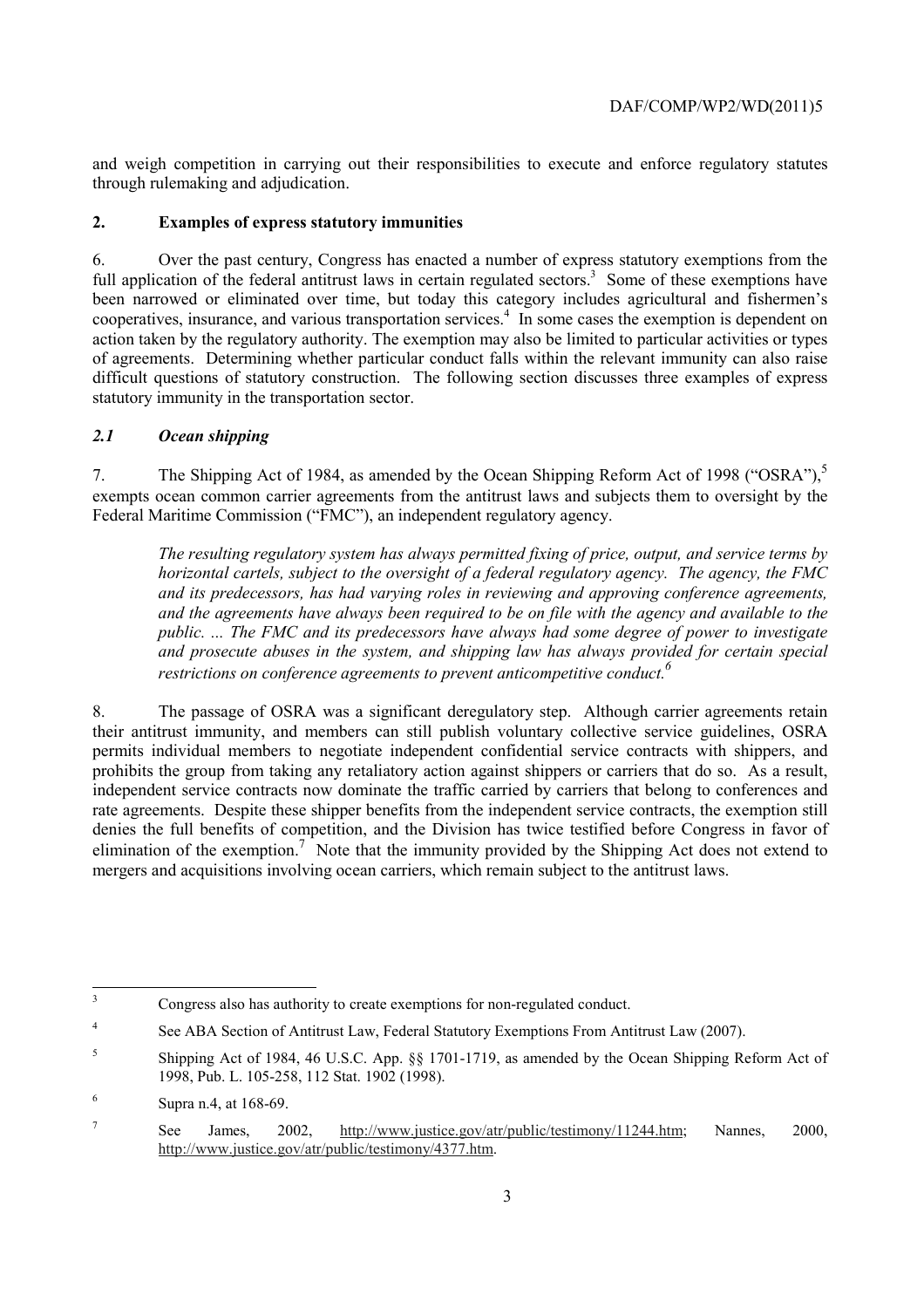# *2.2 Railroads*

9. A substantial responsibility for competition law and policy relating to the railroad industry lies with the Surface Transportation Board ("STB"), a "decisionally independent" economic regulatory agency administratively affiliated with the Department of Transportation, and the successor agency to the Interstate Commerce Commission. The STB has authority over mergers and acquisitions, and transactions approved by the Board receive antitrust immunity. In addition, if the STB determines that a railroad possesses "market dominance" over a particular shipment, it has the authority to regulate the rate for that shipment. The STB also has the authority to approve, and thereby immunize from the antitrust laws, certain limited agreements among railroads subject to strict statutory limits. The Division may prosecute railroads for antitrust violations that are not within the STB's jurisdiction, *e.g.*, price-fixing.

10. Congress's stated reasons for giving jurisdiction over mergers and dominant firm rate regulation to the STB are technical expertise and the need to review mergers using a "public interest" standard that takes into account such factors as public benefits, labor conditions, environmental issues, and effects on competition.

11. The differences between STB and Division approaches to competition issues can be seen clearly in the 1996 Union Pacific/Southern Pacific merger, which involved the combination of two of the three major railroads in the Western United States. The Division concluded that the transaction would significantly reduce competition in numerous markets where the number of carriers dropped from two to one or from three to two, and that the remedy proposed by the carriers (granting trackage rights<sup>8</sup> to the third major western railroad) was unworkable and, in any case, insufficient to remedy the harm. The Division also found that the efficiencies claimed did not outweigh the competitive harms. The Division therefore recommended that the STB deny the merger application.<sup>9</sup> The STB did not accept the Division's recommendation, instead giving great weight to the benefits claimed by the carriers. The Board also found that trackage rights were sufficient to replace direct competition where the number of carriers fell from two to one, and that a reduction from three competitors to two was not of concern. Unfortunately, following implementation of the merger, there was a massive service breakdown in the West, resulting in billions of dollars in losses to shippers. In addition, there were numerous complaints that the trackage rights were ineffective in replacing competition lost because of the merger. In 2001, the STB promulgated new rules for rail mergers that require a stronger showing of public benefits to future major mergers.<sup>10</sup>

# *2.3 Civil aviation*

12. From 1938 to 1978, air carriers were extensively regulated in the U.S. by the Civil Aeronautics Board (CAB), which had broad powers to regulate entry and exit, rates, mergers, agreements, and methods of competition. The CAB was eliminated in 1985, at which point the U.S. Department of Transportation (DOT) took over its remaining regulatory responsibilities (*e.g.,* fitness to provide service, ownership, advertising), including several relating to competition. The Division has enforcement authority under the antitrust laws, while the DOT has concurrent explicit authority to prohibit unfair and deceptive practices and unfair methods of competition;<sup>11</sup> air carriers are exempt from the jurisdiction of the FTC.

 8 "Trackage rights" grant to the trains of a third railroad access over the tracks of the merged railroad, in order to serve shippers adversely affected by the merger.

<sup>&</sup>lt;sup>9</sup> See press release available at http://www.justice.gov/atr/public/press\_releases/1996/0673.htm.

 $10$ 10 49 C.F.R. § 1180.

 $11$  49 U.S.C. § 41712.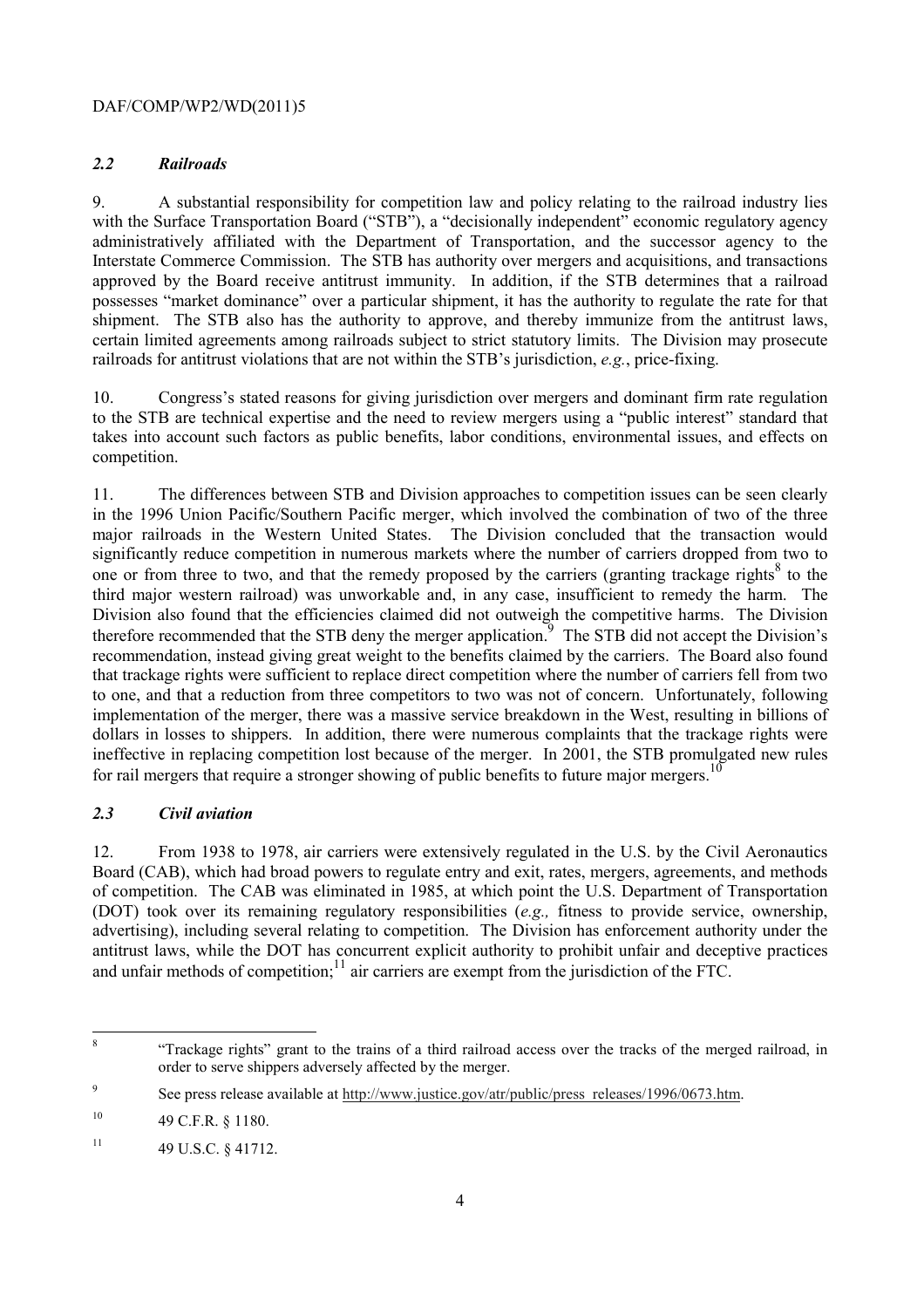13. Statutory changes moved antitrust review of airline mergers from the CAB to DOT, and, since 1989, to the Division. Apart from merger review, however, DOT has explicit authority to review agreements among airlines that affect international air transportation, and to confer upon such agreements immunity from the U.S. antitrust laws. Because of DOT's power to grant immunity, the Division consults with the DOT and often brings its expertise to bear in formal comments in DOT regulatory proceedings. Over the years, the Division has commented on various code-sharing arrangements between U.S. and foreign carriers, and many of the Division's recommended limits on such arrangements have been accepted and implemented by DOT. DOT employs a public interest standard in approving such agreements and in granting antitrust immunity to them.<sup>12</sup>

### **3. Implied Statutory Immunity**

 described this admonition to give effect to both regulatory policies as the "guiding principle" for resolving necessary to make the [regulatory statute] work, and even then only to the minimum extent necessary."<sup>17</sup> 14. In some circumstances, federal regulatory statutes may be deemed to express congressional intent to limit the applicability of the antitrust laws. Under this doctrine of "implied immunity" the Supreme Court has made clear that the "proper approach" to a claim that a federal regulatory statute impliedly repeals the antitrust laws with regard to challenged conduct "is an analysis which reconciles the operation of both statutory schemes with one another rather than holding one completely ousted."13 The Court has claims of implied antitrust immunity.<sup>14</sup> "[A] cardinal principle of construction [is] that repeals by implication are not favored,"15 and "can be justified only by a convincing showing of clear repugnancy between the antitrust laws and the regulatory system,"<sup>16</sup> "Repeal is to be regarded as implied only if Thus, the Court has repeatedly rejected the view that all conduct regulated under another statutory scheme enjoys "a blanket exemption" from antitrust law.<sup>18</sup>

should "be found only where there is a plain repugnancy between the antitrust and regulatory provisions."<sup>20</sup> upon the relation between the antitrust laws and the regulatory program" and "the relation of the specific 15. The Supreme Court's most recent decision on a question of implied antitrust immunity, *Credit Suisse Securities (USA) v. Billing*, 19 involved the extent to which alleged conduct that is subject to the regulatory scheme governing public offerings of securities is immune from liability under the federal antitrust laws. The Court reaffirmed the basic principle that "an implied repeal of the antitrust laws" The Court noted that determinations of implied immunity "may vary from statute to statute depending conduct at issue to both sets of laws."<sup>21</sup> The private treble damage complaint in this case alleged violations

- 16 United States v. National Ass'n of Securities Dealers, Inc., 422 U.S. 694, 719-20 (1975) (NASD); National Gerimed., 452 U.S. at 388.
- 17 Silver, 373 U.S. at 357.
- (1973) ("Activities which come under the jurisdiction of a regulatory agency nevertheless may be subject 18 National Gerimed., 452 U.S. at 392. See also Otter Tail Power Co. v. United States, 410 U.S. 366, 372 to scrutiny under the antitrust laws.").
- 19 551 U.S. 264 (2007).
- 20 Id. at 272.
- <sup>21</sup> Id. at  $271$ .

 12 49 U.S.C. § 41309.

 $13$ Silver v. NYSE, 373 U.S. 341, 357 (1963).

<sup>&</sup>lt;sup>14</sup> National Gerimed. Hosp. & Gerontology Ctr. v. Blue Cross, 452 U.S. 378, 392 (1981) (National Gerimed.).

<sup>15</sup> Silver, 373 U.S. at 357 (quoting United States v. Borden Co., 308 U.S. 188, 198 (1939)).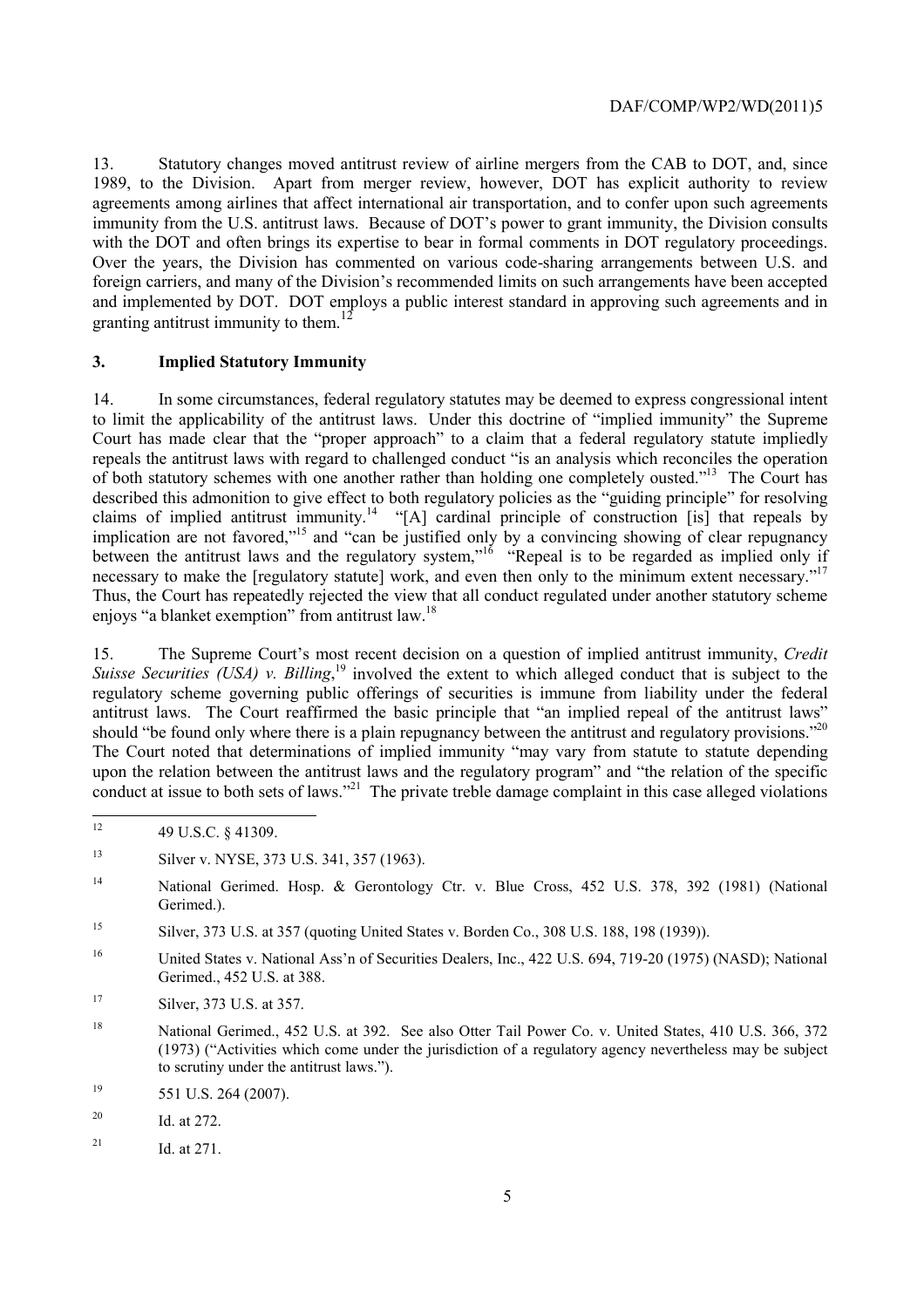of regulatory and antitrust laws in connection with "underwriters' efforts jointly to promote and to sell newly issued securities" – an activity "central to the proper functioning of well-regulated capital markets."<sup>22</sup> Drawing on earlier implied immunity decisions involving securities markets, the Court considered the extent to which the complaint involved (1) an area of conduct squarely within the heartland of securities regulations; (2) clear and adequate SEC authority to regulate; (3) active and ongoing agency regulation; and (4) a serious conflict between the antitrust and regulatory regimes. Based on the extensive regulatory authority exercised by the Securities and Exchange Commission over the initial public offering process, the Court found that, in this particular context, even assuming that the SEC had disapproved the alleged conduct, the private litigation was "likely to prove practically incompatible with the SEC's administration of the Nation's securities laws."<sup>23</sup> Such a "serious conflict" between "application of the antitrust laws" and "proper enforcement of the securities law," the Court held, requires implied antitrust immunity.<sup>24</sup> The Court's opinion did not address the scope of implied antitrust immunity for other securities-related conduct or in other regulated industries.

 *LLP25* also touched, indirectly, on the relationship between regulatory law and antitrust law. The beyond existing antitrust standards."<sup>26</sup> It was unnecessary, therefore, for the Court to consider whether, 16. The Court's 2004 decision in *Verizon Communications Inc. v. Law Offices of Curtis V. Trinko,*  Telecommunications Act of 1996 ("1996 Act"), among other things, required that incumbent local exchange carriers "open" their networks to new entrants, under rules established by the Federal Communications Commission, in order to facilitate competition. The question in *Trinko* was whether a complaint alleging breach of such a duty stated a claim of illegal monopolization under Section 2 of the Sherman Act. The Court held that it did not. The 1996 Act contains an express antitrust "savings clause"; it "preserves claims that satisfy existing antitrust standards," but "it does not create new claims that go absent that savings clause, "a detailed regulatory scheme such as that created by the 1996 Act" would raise the question whether the regulated entities would be "shielded from antitrust scrutiny by the doctrine of implied immunity."<sup>27</sup>

but not government enforcement actions or actions seeking injunctive relief.<sup>28</sup> Because filing makes the 17. For the most part, the substantive scope of the antitrust laws is the same in government enforcement actions and in private treble damage actions. When regulated rates are alleged to be the subject of a price-fixing conspiracy, however, the "filed rate doctrine" limits private treble damage actions, rates the only "legal" rates, the legal rights of a customer against the regulated entity defendant are measured by the published tariff. The plaintiff could not have been "injured in his business or property" within the meaning of § 7 of the Sherman Act by paying the rate that had been filed with the regulatory agency, and thus has no right to bring a private treble damage action. The Court refused in its Square D decision (1986) to overrule this long-standing statutory construction that Congress has consistently refused to disturb, emphasizing that the filed rate doctrine should not be viewed as an "immunity" question. The alleged collective activities of the defendants in such cases are subject to scrutiny under the antitrust laws by the government and to possible criminal sanctions or injunctive relief. Square D – and its predecessor,

- Id. at 276.
- 23 Id. at 277.

 $\overline{a}$ 

- $^{24}$  Id. at 284.
- 25 540 U.S. 398 (2004).
- 26 540 U.S. at 407.

27 Gordon v. New York Stock Exchange, Inc., 422 U.S. 659 (1975)). 27 540 U.S. at 406 (citing United States v. National Ass'n of Securities Dealers, Inc., 422 U.S. 694 (1975);

<sup>28</sup> Keogh v. Chicago & Northwestern R. Co., 260 U.S. 156 (1922); Square D Co. v. Niagra Frontier Tariff Bureau, 476 U.S. 409 (1986).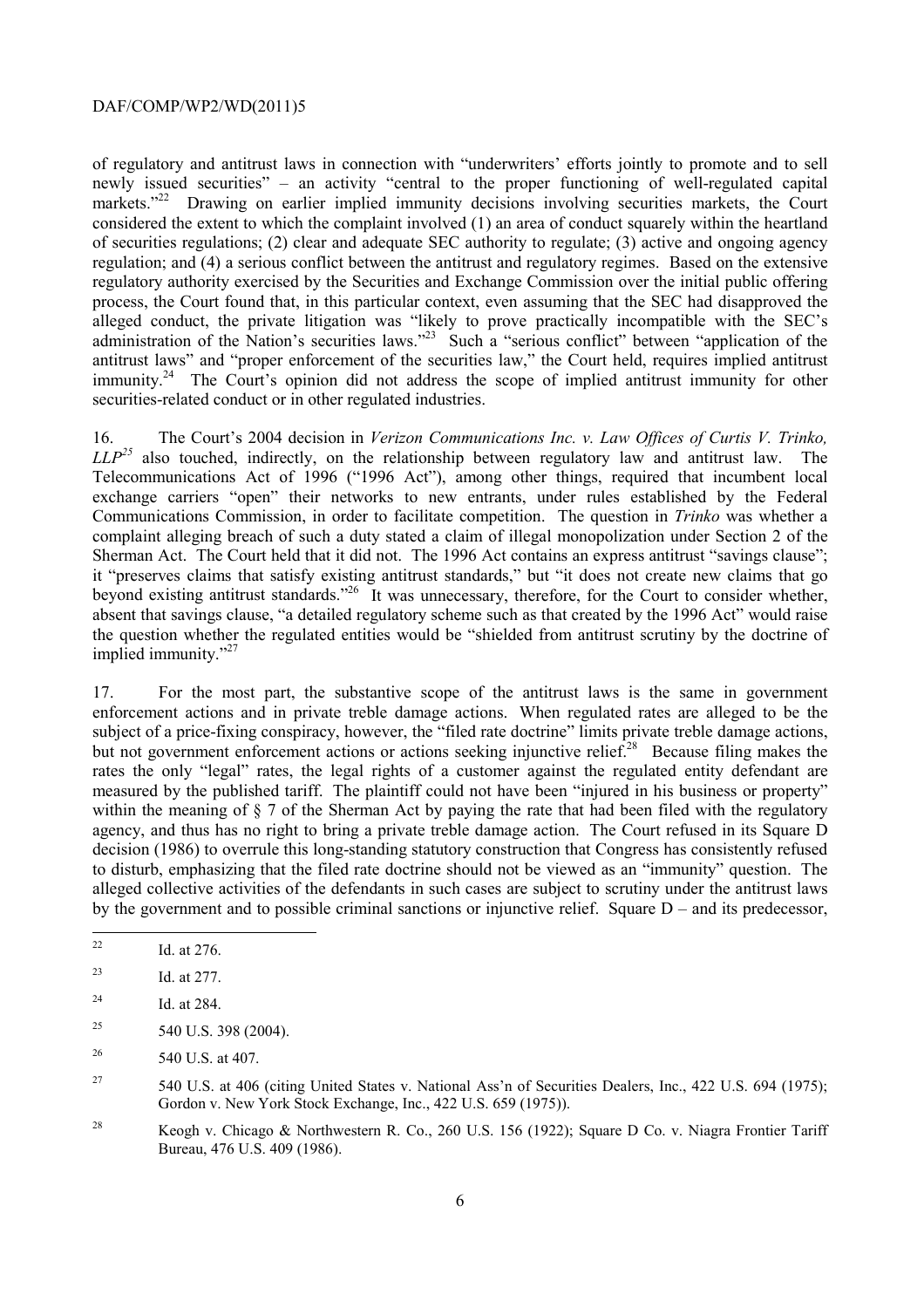Keogh – "simply held that an award of [antitrust] damages is not an available remedy for a private shipper claiming that the rate submitted to, and approved by, the [regulatory agency] was the product of an antitrust violation. 29

#### **4. State action**

relationship between federal antitrust laws and conduct by  $-$  or subject to regulation under the laws of  $-$  to restrain state action or official action directed by a state." Thus, while "a state does not give immunity 18. In contrast to express and implied regulatory immunities, which involve the relationship between the federal antitrust laws and federal regulatory statutes, the "state action" doctrine involves the relationship between federal antitrust laws and conduct by – or subject to regulation under the laws of – the fifty states. In *Parker v. Brown*,<sup>30</sup> the Supreme Court held that even assuming that "that Congress" could, in the exercise of its commerce power, prohibit a state from maintaining a[n anticompetitive price-] stabilization program," there was "no hint" in the Sherman Act's language or history "that it was intended to those who violate the Sherman Act by authorizing them to violate it, or by declaring that their action is lawful,<sup>331</sup> the state agricultural marketing program at issue in that case did not violate the antitrust laws.

State 'pursuant to state policy to displace competition with regulation or monopoly public service."<sup>332</sup> 19. Subsequent Supreme Court decisions have developed distinctions among actions by a state acting in its sovereign capacity, which are not subject to the federal antitrust laws, and actions by subordinate state entities or private parties claiming "state action immunity." For example, municipalities, the Court has held, are not sovereign, and they may claim "state action" immunity from the Sherman Act for particular conduct only if they can "demonstrate that their anticompetitive activities were authorized by the "The principle of freedom of action for the States, adopted to foster and preserve the federal system," the Court noted,<sup>33</sup> led to the two-part test, announced in *California Retail Dealers Assn. v. Midcal Aluminum*, *Inc.*,<sup>34</sup> that applies where private parties participate in a price fixing regime. "First, the challenged restraint must be one clearly articulated and affirmatively expressed as state policy; second, the policy must be actively supervised by the State itself."<sup>35</sup> Applying that test, the Court has held, for example, that the state action doctrine did not provide immunity for the state-mandated resale price schedules at issue in *Midcal*, or for the medical peer review committees challenged in *Patrick v. Burgett*. 36

competition with respect to the rates of intrastate carriers,  $38$  and "the Government ha[d] conceded that the 20. In *Southern Motor Carriers Rate Conference v. United States*,<sup>37</sup> the Court held that state action immunity barred a case brought by the Antitrust Division. The legislatures of the relevant states, while not compelling the private rate bureaus to set prices, had each clearly articulated an intent to displace relevant States, through their agencies, actively supervise the conduct of private parties,"39 so that the two

- <sup>32</sup> Town of Hallie v. City of au Claire, 471 U.S. 34, 38-39 (1985) (quoting City of Lafayette v. Louisiana Power & Light Co., 435 U.S. 389, 413 (1978)).
- 33 FTC v. Ticor Title Ins. Co., 504 U.S. 621, 633 (1992).
- 34 445 U.S. 97 (1980).
- $35$ 35 445 U.S., at 105 (internal quotation marks omitted).
- 36 36 486 U.S. 94 (1988).
- $37$  471 U.S. 48 (1985).
- 38 Id. at 65.
- $^{39}$  Id. at 66.

 Square D, 476 U.S. at 422.

<sup>30</sup> 30 317 US. 341, 351 (1943).

 $31$  Id.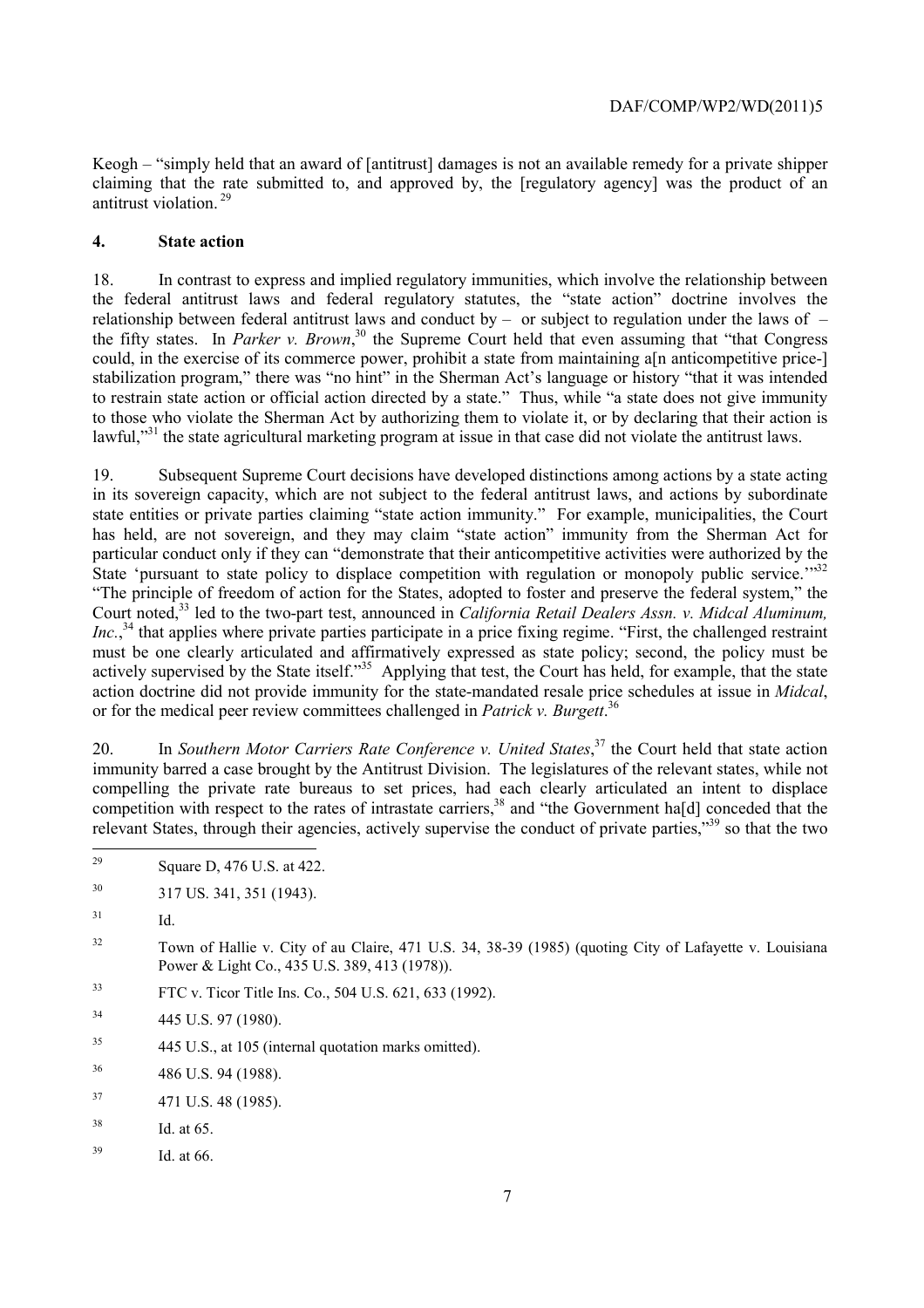could articulate the requisite policy to displace competition.<sup>40</sup> requirements of the state action doctrine were satisfied. The Court made it clear that, acting alone, the subordinate state agencies could not immunize private anticompetitive conduct. Only the state legislatures

 "unfair methods of competition," as well as Section 1 of the Sherman Act. The Supreme Court explained 21. The most recent state action case to reach the Supreme Court is *FTC. v. Ticor Title Ins. Co.*<sup>41</sup>, decided nearly twenty years ago. In *Ticor*, the FTC ruled that title insurance companies had fixed prices for title searches and examinations, thereby violating Section 5(a)(1) of the FTC Act, which prohibits that the purpose of the active supervision inquiry is "to determine whether the State has exercised sufficient independent judgment and control so that the details of the rates or prices have been established as a product of deliberate state intervention, not simply by agreement among private parties.<sup>342</sup> It therefore held that in order to establish "active supervision" where prices or rates are set by private practices, subject only to a possible veto by the State, the party claiming immunity must show "that state officials have undertaken the necessary steps to determine the specifics of the price-fixing or rate-setting scheme.<sup>743</sup> and that such a showing had not been made in this case.

 22. Aside from clear state entities, a question has arisen as to the status of certain 'hybrid' organizations that have characteristics of both state actors and private organizations. For example, the FTC recently issued a complaint, in the matter of *The North Carolina Board of Dental Examiners*,<sup>44</sup> alleging that a state regulatory board consisting of persons with a financial interest in the subject matter regulated by the board was not entitled to state action protection of its anticompetitive acts because it did not satisfy the 'clear articulation' nor the 'active supervision' prong of the Doctrine.

### **5. Competition advocacy and participation in regulatory proceedings**

#### *5.1 Competition advocacy directed at antitrust exemptions*

23. The agencies have a long history of competition advocacy directed at the elimination or circumscribing of exemptions from the antitrust laws. In recent remarks on antitrust immunities, AAG Christine Varney explained that

 *the changing dynamics of many industries coupled with the increasing analytical rigor that courts and antitrust enforcement agencies apply should alleviate the concerns that have been cited by advocates of exemptions. Free market competition is a fundamental and core principle of this country. As the bi-partisan Antitrust Modernization Commission recognized, just as private constraints on competition can be harmful to consumer welfare, so can government restraints. Thus, the use of such restraints should be minimized.45* 

24. AAG Varney has testified on the express statutory immunity for the "business of insurance" contained in the McCarran-Ferguson Act, 15 U.S.C.§§ 1011 *et seq.*:

Id. at 62-63.

<sup>41</sup> Supra note 33.

 $^{42}$  Id. at 634-34.

<sup>43</sup> Id. at 638.

<sup>44</sup> See http://www.ftc.gov/os/adjpro/d9343/index.shtm.

<sup>45</sup> Christine Varney, Antitrust Immunities (June 24, 2010), available at http://www.justice.gov/atr/public/speeches/262745.htm.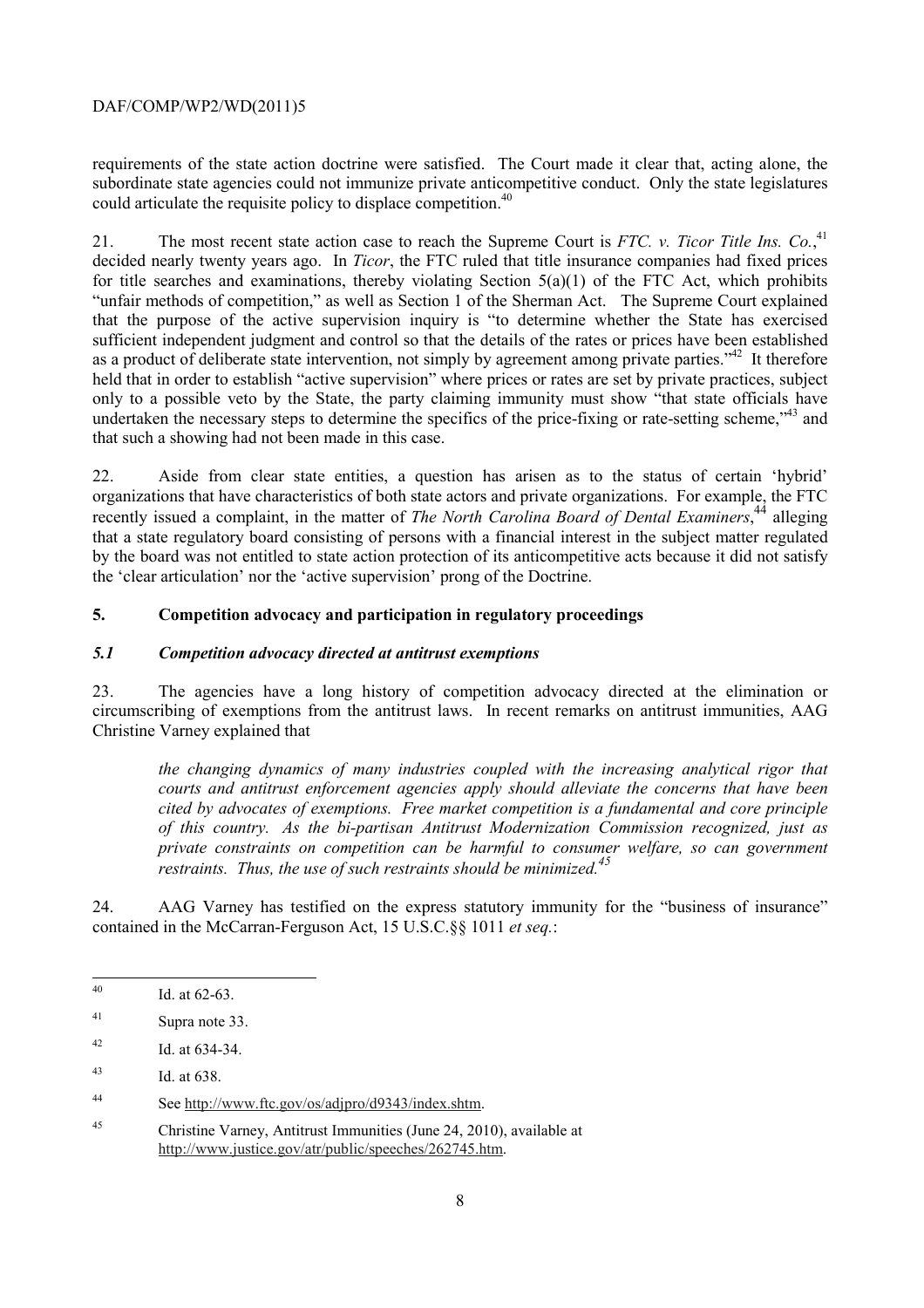that takes appropriate account of the circumstances and efficient operation of a particular *[T]he application of the antitrust laws to potentially procompetitive collective activity has become far more sophisticated during the 62 years since the McCarran-Ferguson Act was enacted. Some forms of joint activity that might have been prohibited under earlier, more restrictive doctrines are now clearly permissible, or at very least analyzed under a rule of reason industry. Thus, there is far less reason for concern that overly restrictive antitrust rulings would impair the insurance industry's efficiency.46* 

Ì 25. As part of health care reform during the  $111<sup>th</sup>$  Congress, the Antitrust Division worked with Congress by providing this testimony along with analysis<sup>47</sup> of legislation that included repeal of the McCarran-Ferguson Act as it applies to the business of health insurance, and worked with the White House to issue a Statement of Administration Policy in support of the legislation<sup>48</sup> that passed the House of Representatives overwhelmingly by a vote of 406 to 19.

 Commission, noting that 26. Former FTC Chairman Deborah Platt-Majoras has testified before the Antitrust Modernization

 *Over time, the reach of the antitrust laws has been narrowed by a large number of formal statutory exemptions and immunities. Most of these "exceptions" to the antitrust laws may have had sound policy justifications when they were enacted, but advancements in technology and the increased mobility of capital likely have rendered many of them inconsistent with the core principles underlying our nation's economic policy….. [S]some exemptions that were needed to correct market failures when enacted likely no longer serve consumers and the economy. There also probably are less restrictive ways than antitrust immunity to allow efficiency-enhancing collaborations among competitors in some of the industries to which the exemptions apply.<sup>49</sup>*

27. The agencies have testified on many other occasions in favor of legislative proposals to reduce or eliminate antitrust exemptions,<sup>50</sup> and in opposition to legislation creating new immunities.<sup>51</sup> For example,

<sup>46</sup> 46 Christine A. Varney, Statement before the Senate Judiciary Committee for Its Hearing Entitled "Prohibiting Price Fixing and Other Anticompetitive Conduct in the Health Insurance Industry" 4 (Oct. 14, 2009), *available at* http://www.justice.gov/atr/public/testimony/250917.htm.

<sup>47</sup>  Representatives, providing views on H.R. 3596, the Health Insurance Industry Antitrust Enforcement Act Letter of the Department of Justice to Chairman John Conyers, Committee on the Judiciary, U. S. House of of 2009 (October 20, 2009).

<sup>48</sup> Statement of Administration Policy, H.R. 4626—Health Insurance Industry Fair Competition Act (February 23, 2010), available at http://www.whitehouse.gov/sites/default/files/omb/legislative/sap/111/saphr4626r\_20100223.pdf.

<sup>49</sup> Statement of then FTC Chairman Deborah Platt Majoras before The Antitrust Modernization Commission (March 21, 2006) available at http://www.ftc.gov/speeches/majoras/060321antitrustmodernization.pdf.

<sup>50</sup> See n. 2 above; Donna Patterson, Statement Before the Subcommittee on Postal Service, House Government Reform Committee (March 4, 1999), available at http://www.justice.gov/atr/public/testimony/2285.htm; Steven Sunshine, Statement Before the Subcommittee on Railroads, Committee on Transportation and Infrastructure, House of Representatives (January 26, 1995), available at http://www.justice.gov/atr/public/testimony/0056.htm; FTC Statement Before the U.S. Senate Committee on Commerce, Science, and Transportation pp. 16-18 (April 8, 2008) available at http://www.ftc.gov/os/testimony/P034101reauth.pdf; FTC Statement Before the U.S. Senate Committee on Commerce, Science, and Transportation, p. 12 (September 12, 2007) available at http://www.ftc.gov/os/testimony/070912reauthorizationtestimony.pdf.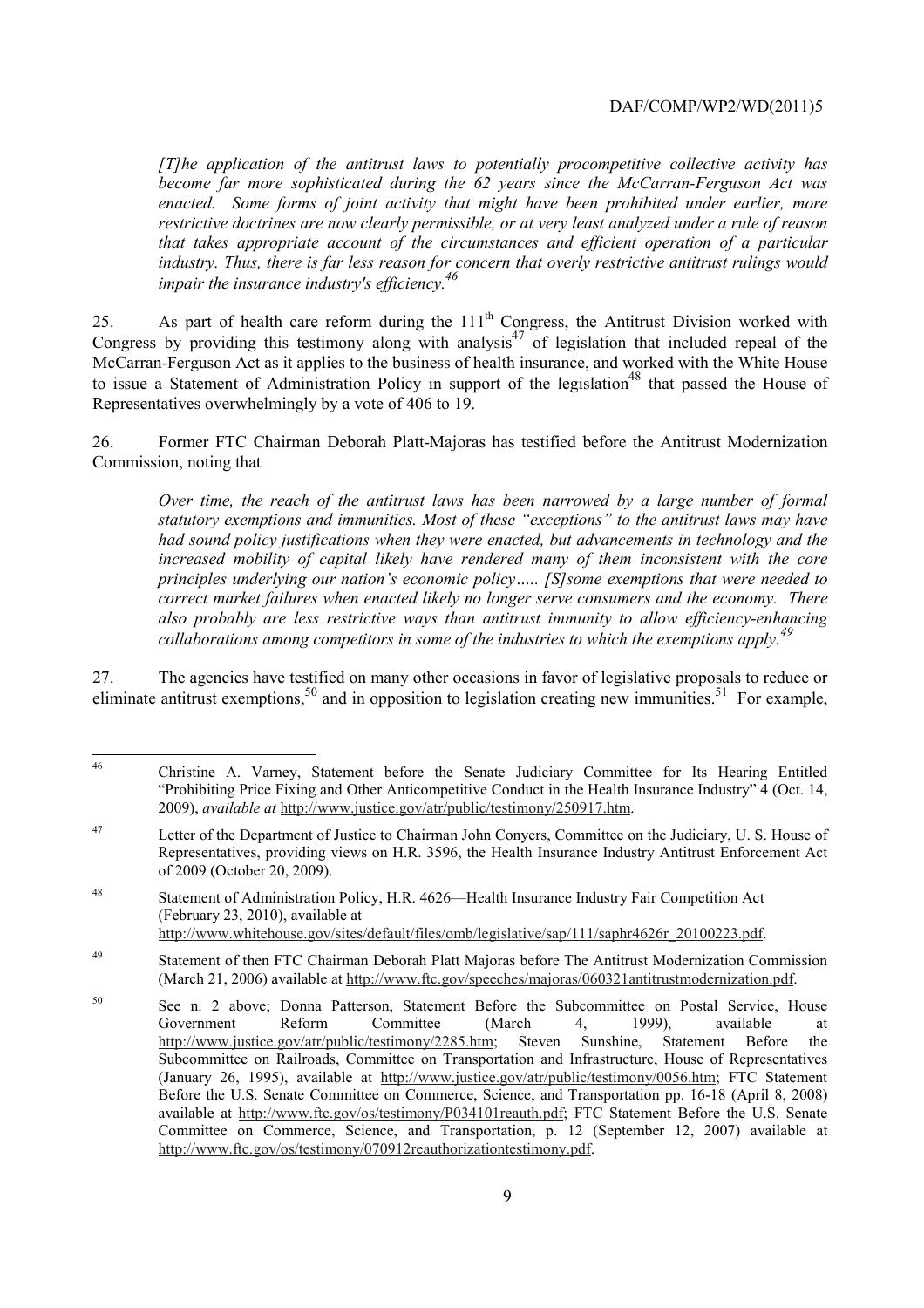in a statement to Congress, FTC Commissioner Kovacic expressed concern that any diminution of the FTC's existing jurisdiction over the internet access services market would restrict the Commission's ability to continue to play the integral role it has in protecting consumers from harm and ensuring robust competition in this market.<sup>52</sup> The agencies have also been active in working on amicus curiae briefs filed with appellate courts, arguing for limits on the scope of antitrust immunities. $\dot{3}$ 

# *5.2 Competition advocacy directed at federal regulatory agencies*

regulatory agencies regularly request the antitrust agencies' views on competition issues.<sup>54</sup> 28. As illustrated above in the section on express statutory immunities, the antitrust agencies work closely with regulatory agencies on issues relating to antitrust immunity. The antitrust agencies have developed good working relationships with their regulatory counterparts, at both senior and staff levels, and have had staff exchanges and joint seminars and workshops. In some cases, *e.g.* applications for immunity for international aviation agreements, the antitrust agency – in this case, the Division – participates formally in the regulatory agency's rule-making; in others, coordination and consultation can be informal. Congress can provide a particular statutory role for the antitrust agency; for example, in the telecommunications sector, Section 271 of the Telecommunications Act of 1996 required the FCC to consult with the Attorney General regarding proposed Bell company entry into long distance and to accord "substantial weight" to the Attorney General's evaluation. Even where there is no explicit authorization,

### *5.3 Competition advocacy directed at state entities*

### *5.3.1 Health care*

29. The agencies have long engaged in competition advocacy in the health care industry.<sup>55</sup> One area of concern has been state certificate of need (CON) laws, which prevent firms from entering certain areas of the health care market unless they can demonstrate to state authorities that there is an unmet need for their services. The agencies have submitted advocacy letters to a number of state legislative bodies urging

- -51 FTC Statement on "The Importance of Competition and Antitrust Enforcement to Lower-Cost, Higher-Quality Health Care," Before the Senate Subcommittee On Consumer Protection, Product Safety, And Insurance, Committee On Commerce, Science & Transportation, (July 16, 2009), page 4, available at http://www.ftc.gov/os/2009/07/090716healthcaretestimony.pdf; Joel Klein, Statement Before the House Judiciary Committee on H.R.1304, The Quality Health-Care Coalition Act of 1999(June 22, 1999), available at http://www.justice.gov/atr/public/testimony/2502.htm;
- Services" before the U.S. Senate Judiciary Committee p. 2 (June 14, 2006) available at 52 FTC Commissioner William E. Kovacic, Statement on "FTC Jurisdiction Over Broadband Internet Access http://www.ftc.gov/os/2006/06/P052103CommissionTestimonyReBroadbandInternetAccessServices06142 006Senate.pdf
- 53 53 See briefs in Credit Suisse First Boston v. Glen Billing (November 9, 2006), available at http://www.justice.gov/atr/cases/f221000/221024.htm; Gosselin World Wide Moving N.V. and The Pasha Group v. U.S. (January 30, 2006), available at http://www.justice.gov/atr/public/appellate/index.html#page=page-5; Jackson, Tennessee Hospital Co. v. West Tennessee Healthcare (June 1, 2004), available at http://www.justice.gov/atr/cases/f203800/203897.htm.
- 54 For a listing of Division competition advocacy work directed at federal regulatory agencies, see http://www.justice.gov/atr/public/comments/comments.htm; FTC competition advocacy directed at regulatory agencies is available at http://www.ftc.gov/opp/advocacy\_date.shtm.
- 55 55 For a listing of FTC advocacy work see http://www.ftc.gov/opp/advocacy\_date.shtm; more specifically, for a listing of FTC health care advocacy filings see http://www.ftc.gov/bc/healthcare/outreach/advofilehealthcare.htm.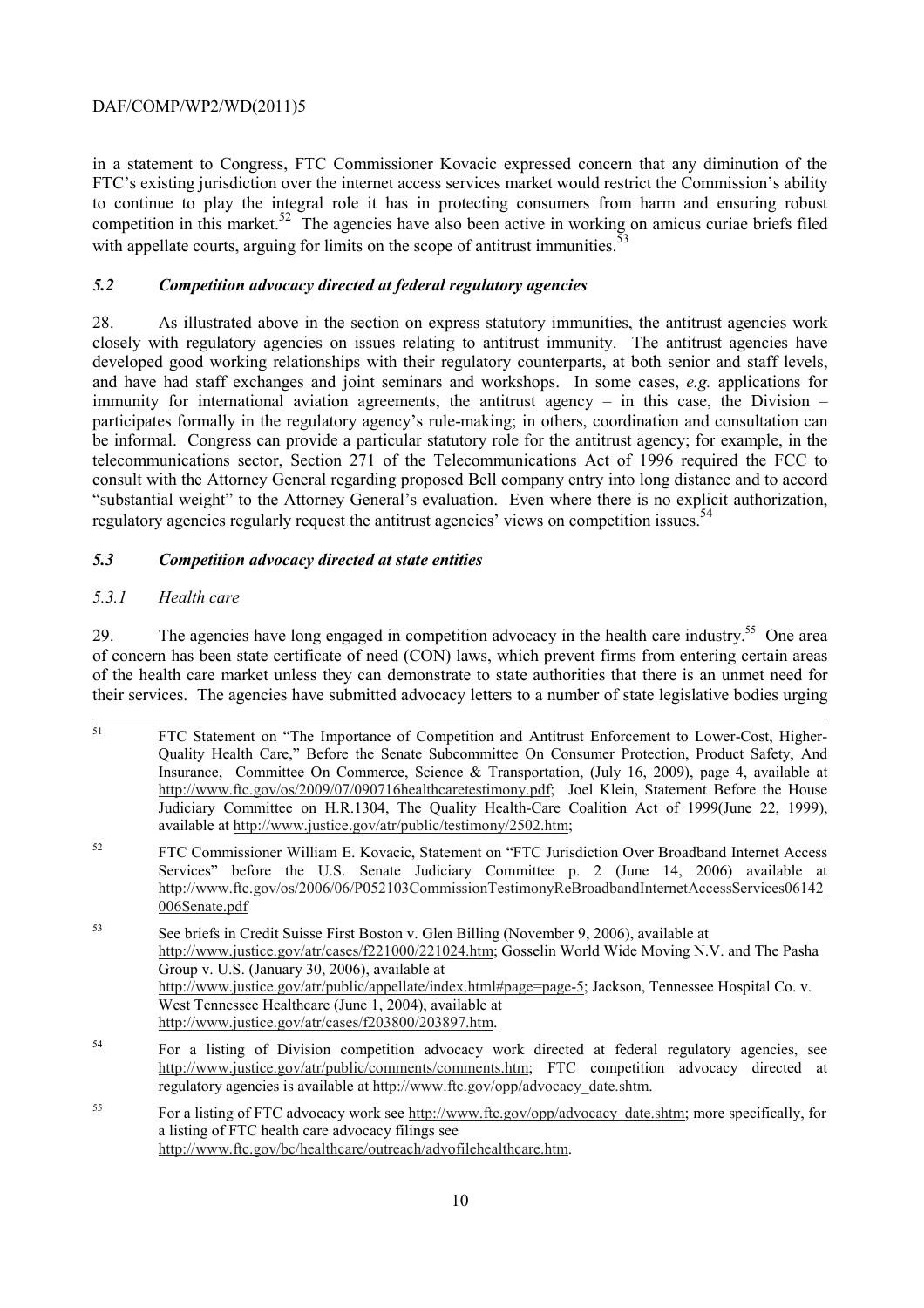the repeal or rejection of CON laws. In 2008, for example, the agencies issued a joint statement to the Illinois Task Force on Health Planning Reform regarding CON laws.<sup>56</sup> The agencies argued that these laws: undercut consumer choice, stifle innovation, weaken the ability of markets to contain health care costs, impede the efficient performance of health care markets by creating barriers to entry and expansion, and create opportunities for existing competitors to exploit the CON process to thwart or delay new competition, i.e., the laws can facilitate anticompetitive agreements among providers and the CON process itself may be susceptible to corruption.

30. Other FTC advocacy examples in this area include a letter to Louisiana state policy makers recommending rejection of proposed legislation that would impose costs on dental offices that bring dental services directly to underserved children in a school setting;<sup>57</sup> and a letter to the Georgia state policy makers advising rejection of a proposal that would prohibit dental hygienists from providing basic preventive dental services in public health settings except under the indirect supervision of a dentist, because the proposed amendments were likely to raise the cost of dental services in Georgia and reduce the number of consumers receiving dental care.<sup>58</sup>

### *5.3.2 Legal Services*

 private organizations of lawyers licensed to practice in the state), and the American Bar Association. The 31. In recent years, the agencies have engaged in competition advocacy at the state level to oppose occupational and professional licensing requirements that unnecessarily restrict competition. Such restrictions often are protected under the state action doctrine from challenges under the antitrust laws. For example, some states require that all real estate closing services be performed by licensed attorneys, prohibiting non-attorneys from competing to provide these services. The Division and the FTC have jointly taken the position that such restrictions unduly restrict competition and reduce consumer welfare without providing any offsetting benefits that consumers value. The agencies have submitted advocacy letters or briefs opposing such restrictions to several state legislatures (which pass laws defining the profession of law), state bar agencies (which formulate rules on the practice of law for court approval), state courts (which implement and oversee rules on the practice of law), state bar associations (which are agencies have also submitted amicus curiae briefs outlining their views in two state litigation proceedings. Since the agencies began their competition advocacy efforts in this area, several states have rescinded, modified, or rejected provisions that would prohibit non-attorneys from competing with attorneys to provide real estate closing services, although some states have rejected this position.<sup>59</sup>

#### *5.3.3 Real Estate*

 $\overline{a}$ 

 $32.$  In recent years, the agencies have engaged in both enforcement activities<sup>60</sup> and competition advocacy to oppose unnecessary restrictions on competition in the provision of real estate brokerage services. The emergence of new Internet-based and other innovative business models in this industry have led some traditional realtors and their various trade associations to urge state lawmakers and regulators to

| TV ATIAUTU AUTITUD. TV W W W. JUSTICU. EU V/ ALI/ DUOTIU/ COTHITIONIS/ 29 T 99 T. HUIT. |                                                                    |  |  |                   |    |
|-----------------------------------------------------------------------------------------|--------------------------------------------------------------------|--|--|-------------------|----|
|                                                                                         | http://www.ftc.gov/os/2009/05/V090009louisianadentistry.pdf, press |  |  | release available | at |
| http://www.ftc.gov/opa/2009/05/ladentistry.shtm.                                        |                                                                    |  |  |                   |    |

56 Available at http://www.justice.gov/atr/public/comments/237351.htm.

- 58 See http://www.ftc.gov/os/2010/12/101230gaboarddentistryletter.pdf , press release available at http://www.ftc.gov/opa/2011/01/dentists.shtm.
- 59 See http://www.justice.gov/atr/public/comments/comments states.htm for examples of competition advocacy before state and other organizations.
- 60 For a listing of FTC case filings in the real estate sector see http://www.ftc.gov/bc/realestate/cases/index.htm.